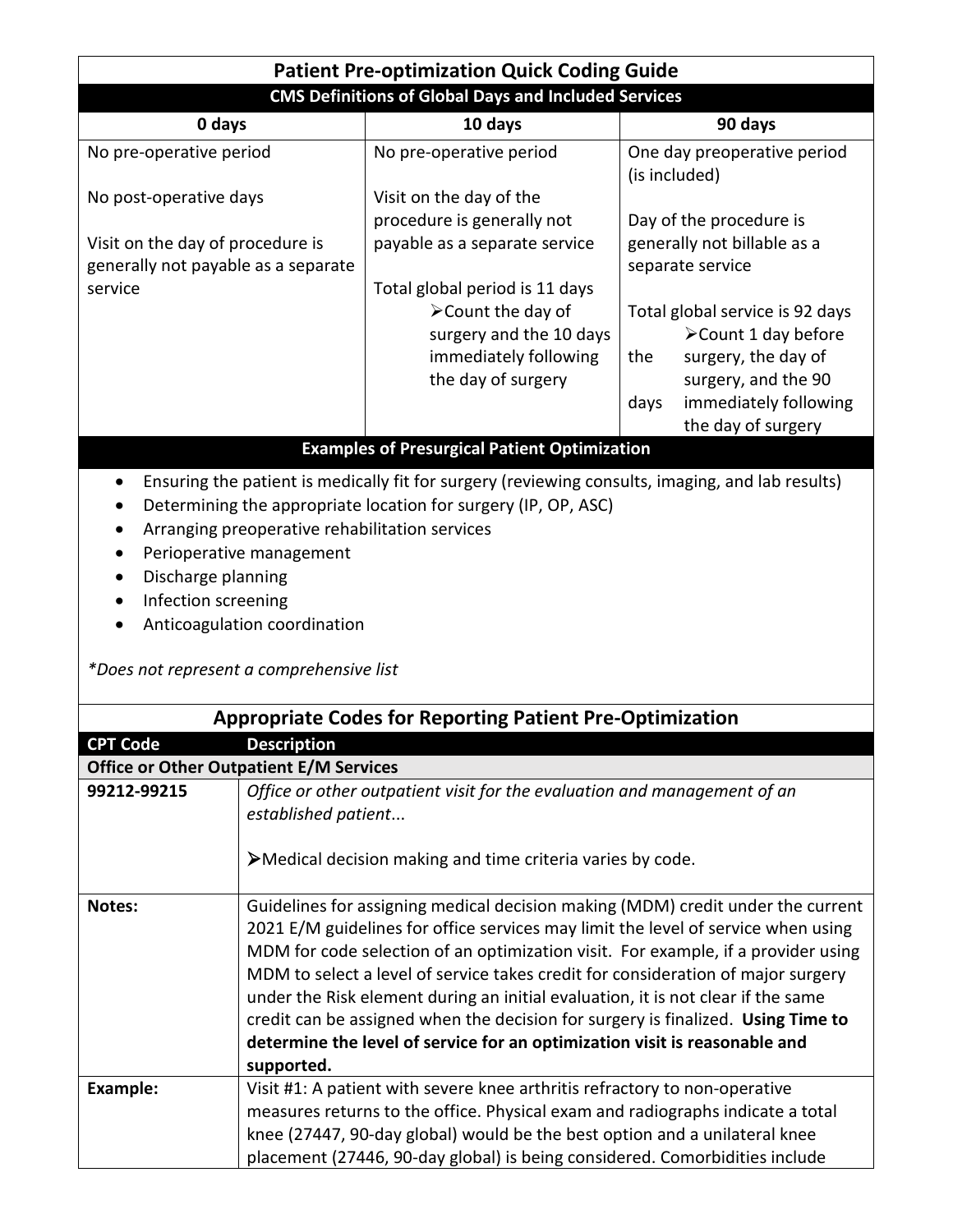|                           | hypertension, unstable diabetes, and atrial fibrillation which requires an<br>anticoagulant. Patient is sent to see her internist, endocrinologist, and<br>cardiologist for pre-operative clearance consultations.<br>Vist #2: The patient returns to the office and the provider reviews all of the<br>records and gets up-to-date laboratory values. If the findings from the clearance<br>consultations and laboratory testing indicate the patient is able to proceed with<br>surgery, the provider then proposes surgery as a definitive recommendation. The<br>provider explains the specifics of the proposed procedure and initiates other<br>presurgical optimization steps.<br>$\triangleright$ Both of these visits are billable as an established patient office visit E/M code,<br>with the level of the visit determined by the documentation (99212-99215,<br>+99417, +G2212). The global period for the surgery will start the day before the<br>operation. When the surgeon sees the patient the day of surgery prior to the<br>operation that visit is not billable. This is because the preoperative time of that<br>visit has already been valued in the 90-day global code (CPT 27447) as part of the<br>pre-time package. |
|---------------------------|-------------------------------------------------------------------------------------------------------------------------------------------------------------------------------------------------------------------------------------------------------------------------------------------------------------------------------------------------------------------------------------------------------------------------------------------------------------------------------------------------------------------------------------------------------------------------------------------------------------------------------------------------------------------------------------------------------------------------------------------------------------------------------------------------------------------------------------------------------------------------------------------------------------------------------------------------------------------------------------------------------------------------------------------------------------------------------------------------------------------------------------------------------------------------------------------------------------------------------------------------|
|                           | Prolonged Service With or Without Direct Patient Contact on the Date of an Office or Other                                                                                                                                                                                                                                                                                                                                                                                                                                                                                                                                                                                                                                                                                                                                                                                                                                                                                                                                                                                                                                                                                                                                                      |
| <b>Outpatient Service</b> |                                                                                                                                                                                                                                                                                                                                                                                                                                                                                                                                                                                                                                                                                                                                                                                                                                                                                                                                                                                                                                                                                                                                                                                                                                                 |
| +99417<br>(CPT)           | Prolonged office or other outpatient evaluation and management service(s)<br>beyond the minimum required time of the primary procedure which has been<br>selected using total time, requiring total time with or without direct patient<br>contact beyond the usual service, on the date of the primary service, each 15<br>minutes of total time (List separately in addition to codes 99205, 99215 for office<br>or other outpatient Evaluation and Management services)                                                                                                                                                                                                                                                                                                                                                                                                                                                                                                                                                                                                                                                                                                                                                                      |
| +G2212<br>(CMS)           | Prolonged office or other outpatient evaluation and management service(s)<br>beyond the maximum required time of the primary procedure which has been<br>selected using total time on the date of the primary service; each additional 15<br>minutes by the physician or qualified healthcare professional, with or without<br>direct patient contact (list separately in addition to CPT codes 99205, 99215 for<br>office or other outpatient evaluation and management services) (Do not report<br>G2212 on the same date of service as 99354, 99355, 99358, 99359, 99415,<br>99416). (Do not report G2212 for any time unit less than 15 minutes)                                                                                                                                                                                                                                                                                                                                                                                                                                                                                                                                                                                            |
| Notes:                    | CPT instructions allow prolonged services time on the date of the E/M encounter<br>to be counted after the minimum range of the 99205 or 99215 service is met, but<br>CMS requires that prolonged time is reported after the maximum required time<br>for the primary service.                                                                                                                                                                                                                                                                                                                                                                                                                                                                                                                                                                                                                                                                                                                                                                                                                                                                                                                                                                  |
| <b>Example:</b>           | A provider spends 55-69 minutes (including face-to-face and non-face-to-face<br>services) on the date of an optimization visit. Code +99417 could be reported in<br>addition to code 99215.<br>≻For CMS, 70-84 minutes would be required in order to report +G2212 in<br>addition to 99215.                                                                                                                                                                                                                                                                                                                                                                                                                                                                                                                                                                                                                                                                                                                                                                                                                                                                                                                                                     |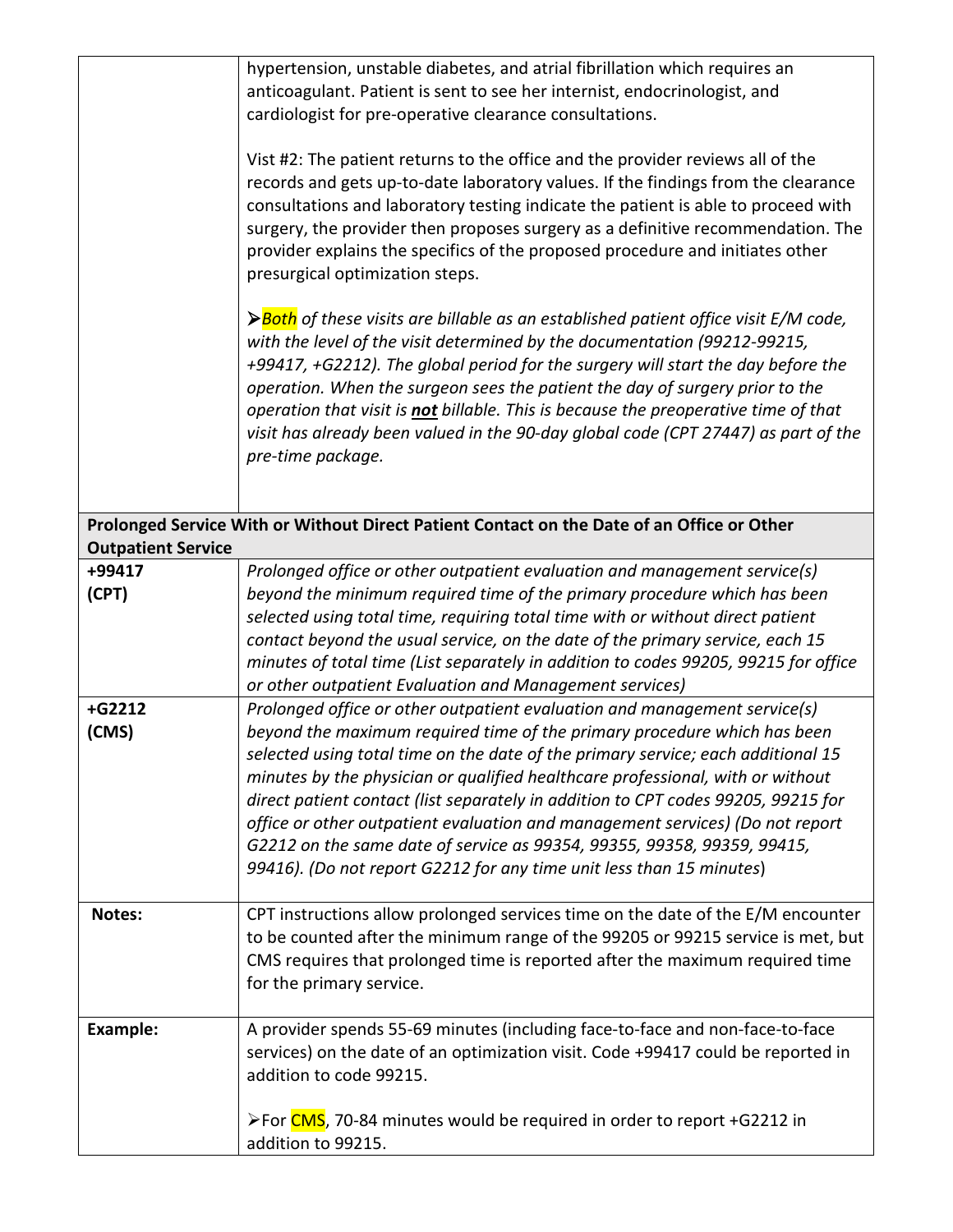| <b>Prolonged Service Without Direct Patient Contact</b> |                                                                                                                                                                                                                                                                                                                                                                                                                                                                                                                                                                                                                                                                                                                                                                                                                                                                                                                                                                                                                                                                                                                                                                            |  |  |
|---------------------------------------------------------|----------------------------------------------------------------------------------------------------------------------------------------------------------------------------------------------------------------------------------------------------------------------------------------------------------------------------------------------------------------------------------------------------------------------------------------------------------------------------------------------------------------------------------------------------------------------------------------------------------------------------------------------------------------------------------------------------------------------------------------------------------------------------------------------------------------------------------------------------------------------------------------------------------------------------------------------------------------------------------------------------------------------------------------------------------------------------------------------------------------------------------------------------------------------------|--|--|
| 99358                                                   | Prolonged evaluation and management service before and/or after direct patient<br>care; first hour                                                                                                                                                                                                                                                                                                                                                                                                                                                                                                                                                                                                                                                                                                                                                                                                                                                                                                                                                                                                                                                                         |  |  |
| +99359                                                  | Prolonged evaluation and management service before and/or after direct patient<br>care; each additional 30 minutes (List separately in addition to code for<br>prolonged service)                                                                                                                                                                                                                                                                                                                                                                                                                                                                                                                                                                                                                                                                                                                                                                                                                                                                                                                                                                                          |  |  |
| Notes:                                                  | >These codes include time spent providing indirect contact services by a<br>physician or other qualified healthcare professional (QHP) in relation to patient<br>management where face-to-face services have or will occur on a different date.<br>▶ CPT instructions state that codes 99358 and 99359 cannot be used during the<br>same session as codes 99202-99215, but in the September 2020 CPT Assistant<br>the AMA stated that these codes can be reported for care related to office or<br>other outpatient services that occurred on a different date.<br>>In the 2021 Medicare Physician Fee Schedule CMS disagreed and stated they<br>will not allow payment for codes 99358/99359 in relation to codes 99202-99215,<br>even for services on a different date. Other payor rules may vary.<br>>Time spent providing prolonged services apply to a given date (eg, single date<br>of service), even when time is not continuous. The calculation of time would not<br>include cumulative services provided over multiple dates.<br>>The CPT coding rule for reporting time-based codes applies (ie. a unit of time is<br>attained when the midpoint has passed). |  |  |
| <b>Example:</b>                                         | A provider assessing a patient for surgery documents spending 35 minutes<br>reviewing consultation reports from the internist and endocrinologist, along with<br>laboratory, and imaging results, and formulating a plan for surgery. The provider<br>would report code 99358, because greater than the midpoint requirement of one<br>hour was achieved.                                                                                                                                                                                                                                                                                                                                                                                                                                                                                                                                                                                                                                                                                                                                                                                                                  |  |  |
|                                                         | >At least 30 minutes is required to support code 99358.                                                                                                                                                                                                                                                                                                                                                                                                                                                                                                                                                                                                                                                                                                                                                                                                                                                                                                                                                                                                                                                                                                                    |  |  |
| <b>Telephone Services</b>                               |                                                                                                                                                                                                                                                                                                                                                                                                                                                                                                                                                                                                                                                                                                                                                                                                                                                                                                                                                                                                                                                                                                                                                                            |  |  |
| 99441-99443                                             | Telephone evaluation and management service by a physician or other qualified<br>health care professional who may report evaluation and management services<br>provided to an established patient, parent, or guardian not originating from a<br>related E/M service provided within the previous 7 days nor leading to an E/M<br>service or procedure within the next 24 hours or soonest available appointment;<br>>Time criteria varies by code.                                                                                                                                                                                                                                                                                                                                                                                                                                                                                                                                                                                                                                                                                                                        |  |  |
| Notes:                                                  | Payor policies for telephone E/M services may vary, particularly during a public<br>health emergency.                                                                                                                                                                                                                                                                                                                                                                                                                                                                                                                                                                                                                                                                                                                                                                                                                                                                                                                                                                                                                                                                      |  |  |
| <b>Example:</b>                                         | A patient who lives a considerable distance away from the provider's office<br>requests a telephone visit with the provider to discuss the outcome of their                                                                                                                                                                                                                                                                                                                                                                                                                                                                                                                                                                                                                                                                                                                                                                                                                                                                                                                                                                                                                |  |  |